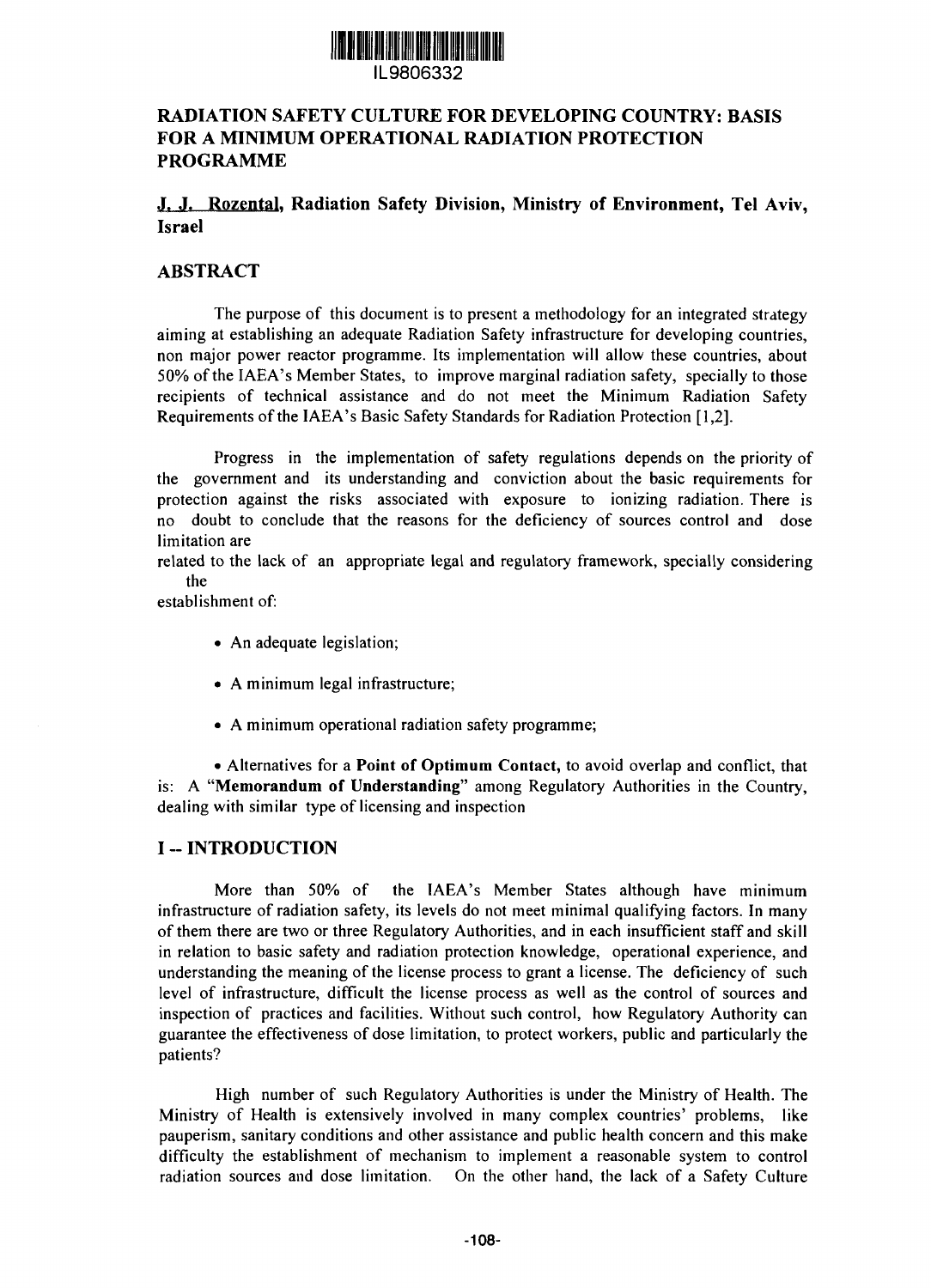Understanding on Radiation Safety, delays more than the necessary the introduction of laws, or in the increasing of minimal resources to operate a regulatory programme. The improvement depends on the possibility and capacity that the Regulatory Authority has to dialogue with the member of the government where he is subordinated and in obtaining the minimum necessary resources. Mischance to develop has the Regulatory Authority if it discharges its activities only as Section, Service or Division in the Governmental Organization, due its weak capacity of going ahead in obtaining better resources. Considering this scenario, the role of an IAEA expert in the country assumes fundamental importance to help in the promotion of a national radiation protection infrastructure, toward the basic requirements of the Standards. When the IAEA infrastructure provides an expert to such country, its ability should demonstrate, besides the technical information, the capacity to persuade the government about the necessity to approve legislation and the minimum condition of resources to implement a basic programme for radiation safety in the country. These objectives will be much understandable to be succeed if the expert apprehends the characteristics, filling and culture of the country and can express his argumentation in the country's language. One of the main expert's task in the country is to learn whos'who in the country to select people to dialogue toward the Safety Culture Implementation.

*If Safety Culture means attitudes and behavior for ensuring adequacy in safety and radiation protection, this must be also part of the expert's knowledge on about the country really can do. The expert is the greatest opportunity to help the Regulatory Authority these countries to obtain the minimum resources from the government to provide a regulatory structure and to implement oriented regulation for the most practices in use. The expert also shall have the attitude, to help in identifying what is possible to improve with the resources already available. If he is not succeeded or is not able, the radiation safety instead to improve will decline, and the main problems will continue in the future.*

### **II - SOURCES IN THE COUNTRY AND WHAT SHOULD BE DONE?**

Basically the use of radioactive materials in these countries, non major power reactor programme, can be considered in one of the following possibilities:

| Single use          | $\mathcal F$ medical application                                                                                                     |  |
|---------------------|--------------------------------------------------------------------------------------------------------------------------------------|--|
| <b>Multiple use</b> | • medical and some industrial application                                                                                            |  |
| production          | Extensive use, without radioisotope $\mathcal{F}$ medical, general industrial application and<br>some research                       |  |
| production          | Extensive uses, with radioisotope   $\sigma$ medical, general industrial application,<br>research and some radioisotope distribution |  |

Up to the present, many of these countries, still use old sources manufactured to standards lower than would be acceptable today, as well as obsolete equipment's. Many of these sources, mainly Ra-226 and Cs-137, probably were imported before national legislation. Without proper control of sources and practices and in this including waste management system, there is likely to be high the percentage of overexposure, specially in industrial radiography workers and in hospital patients. *Lamentable in patients high overexposure is discovered only in tragic circumstances, like in the Accidents in Zaragosa (Spain) and Costa Rica.*

#### **2.1) Essential need for countries without or little infrastructure:**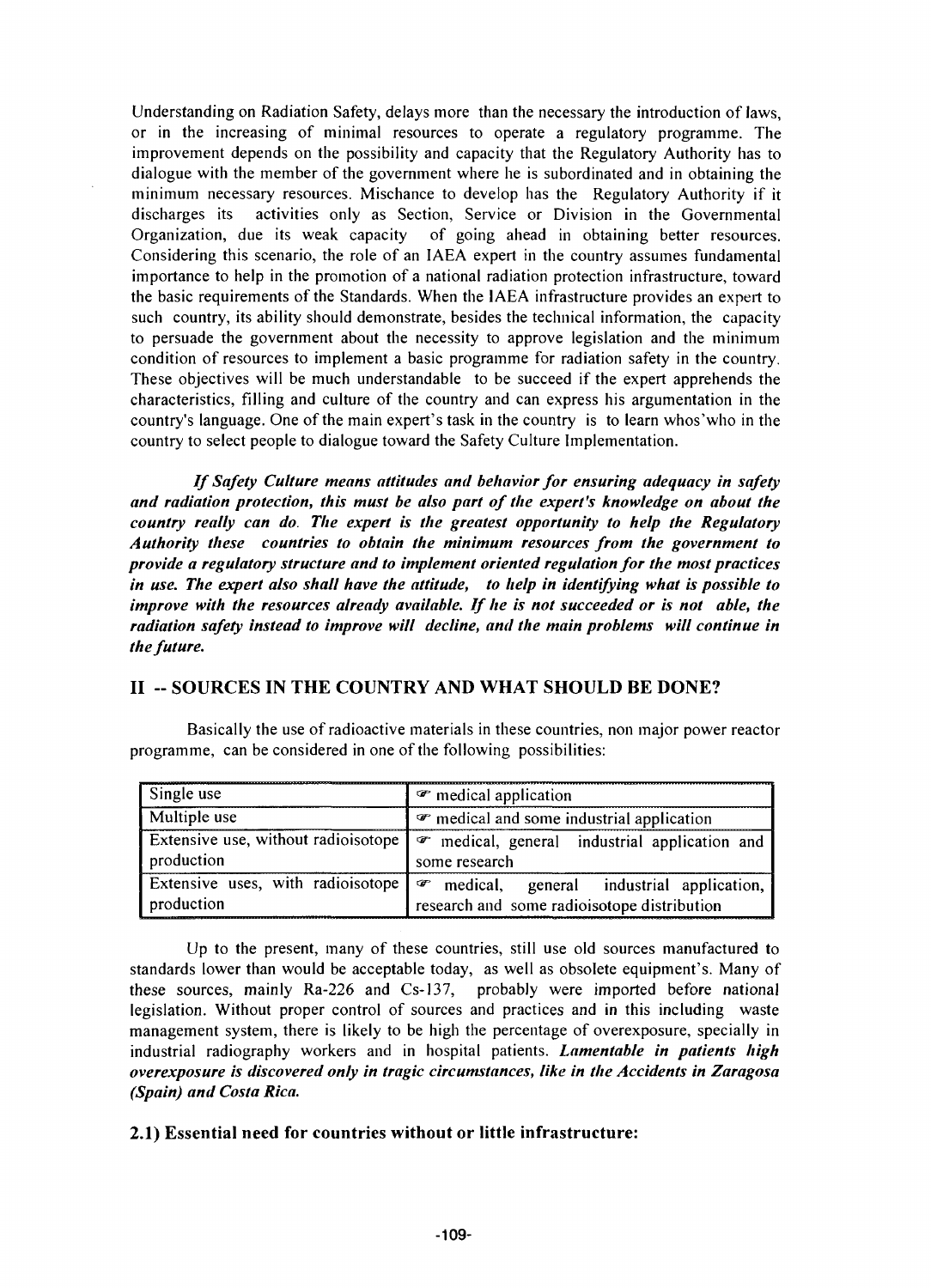Legislation; Minimum legal infrastructure; Minimum operational radiation safety programme; Minimum staffing training in the Basic Regulatory Requirements. Minimum users training in safety and radiation protection

#### **2.2 Essential need for countries with some or reasonable infrastructure**

Minimum operational radiation safety programme; **"Memorandum of Understanding"** among Regulatory Authorities in the Country, dealing with similar type of licensing and inspection Staffing training in the Basic Regulatory Requirements. Users training in safety and radiation protection

#### **2.3** - **How to start?**

To start the Regulatory Authority should to consider the legislation already in the country, and then to adequate it, according the Minimum Requirement considering the statement on "Strengthening National Capabilities" [8,9]. In parallel should establish an administration system considering the hazards' categories of the sources, in these including the old sources and equipment, already in use or considered as spent sources or obsolete equipment.

Excluding fuel cycle, out of the scope of this document, the tables I, II, III and IV can be adopted as suggestion for the main practices already in use. [3,4,5,6,7]

| <b>CATEGORY</b> | <b>CHARACTERISTICS</b>                                                                                                                                                  |
|-----------------|-------------------------------------------------------------------------------------------------------------------------------------------------------------------------|
|                 | Very low routine dose; no risk of significant contamination; negligible<br>accident scenarios                                                                           |
|                 | Low routine dose; low risk of significant contamination; low health risk<br>from worst accidents, normally with no consequences for public<br>exposure.                 |
|                 | Low routine dose; some risk of minor contamination; some health<br>effects possible with worst case emergencies, but negligible risk for<br>public exposure.            |
|                 | Low to high routine dose; risk of significant contamination; potential<br>for prompt health effects from worst case emergencies, with potential<br>for public exposure. |

### TABLE I - CATEGORIES OF HAZARD

<sup>&#</sup>x27;Practices and radiation sources for which exemption may be permitted and no infrastructure is needed beyond the basic laws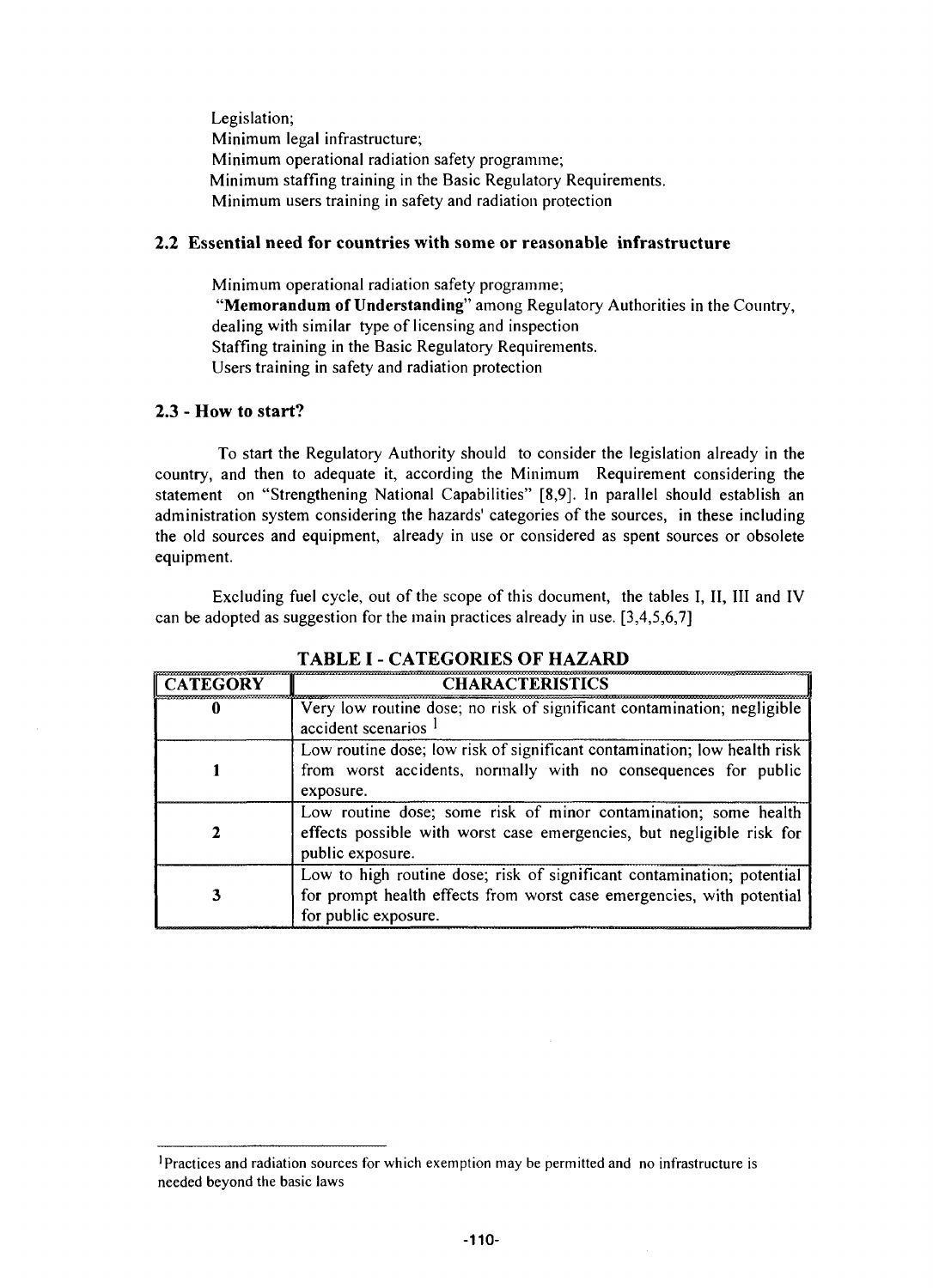| <b>MAIN ACTIVITIES</b>                                                 |              | <b>HAZARD CATEGORY</b> |     |  |
|------------------------------------------------------------------------|--------------|------------------------|-----|--|
|                                                                        |              |                        | 3   |  |
| <b>Industrial Radiography Off-Site</b>                                 |              |                        | 3   |  |
| Industrial Radiography in fixed installation with ra-                  |              | ℗                      |     |  |
| dioactive sources exceeding 1 TBq, and X ray generators                |              |                        |     |  |
| exceeding 400 kV                                                       |              |                        |     |  |
| $\beta$ and $\gamma$ Gauges and neutron thermalization. Sources should |              | $^{\circledR}$         |     |  |
| be limited to not more than equivalent 40 GBq (1 Ci) of                |              |                        |     |  |
| Cesium-137 and 40 GBq $(1 \text{ Ci})$ Americium-241 or 0.1 $\mu$ g    |              |                        |     |  |
| of Californium-252                                                     |              |                        |     |  |
| Gauges and neutron thermalization using sources                        |              |                        | 3   |  |
| exceeding equivalent 40 GBq (1 Ci) of Cesium-137 and                   |              |                        |     |  |
| 40 GBq (1Ci) Am-241 or 0.1 $\mu$ g of Californium-252                  |              |                        |     |  |
| X-ray fluorescence gauges, diffraction and spectrometry                |              | Ø                      |     |  |
| Electron capture devices                                               | $\Omega$     |                        |     |  |
| Static eliminators                                                     | $^\circledR$ |                        |     |  |
| Industrial and research irradiation facilities using sources           |              | $\circled{2}$          |     |  |
| not exceeding 4 TBq (100 Ci)                                           |              |                        |     |  |
| Industrial and research irradiation facilities using sources           |              |                        | 3   |  |
| exceeding 4 TBq (100 Ci)                                               |              |                        |     |  |
| Uses of unsealed radioactive in industry and engineering               |              | $\circled{2}$          | (3) |  |

# TABLE II - INDUSTRIAL SOURCES AND HAZARD CATEGORY

### TABLE HI -- MEDICAL SOURCES AND HAZARD CATEGORY

| <b>MAIN ACTIVITIES</b>                     |  | <b>HAZARD CATEGORY</b> |  |  |
|--------------------------------------------|--|------------------------|--|--|
|                                            |  |                        |  |  |
| Beam Therapy                               |  |                        |  |  |
| Accelerators and neutron generators        |  |                        |  |  |
| Brachyterapy                               |  |                        |  |  |
| Therapeutic Treatment                      |  |                        |  |  |
| Diagnostic Treatment                       |  |                        |  |  |
| "In vitro" Laboratory                      |  |                        |  |  |
| others' like bone density, ophthalmologist |  |                        |  |  |

### TABLE IV -- OTHERS' SOURCES AND HAZARD CATEGORY

| <b>MAIN ACTIVITIES</b>                                 | <b>HAZARD CATEGORY</b> |  |  |
|--------------------------------------------------------|------------------------|--|--|
|                                                        |                        |  |  |
| Manufacturing process involving unsealed radiochemical |                        |  |  |
| Uses of thorium manufacturing                          |                        |  |  |
| Lightening warning manufacturing                       |                        |  |  |
| Smoke detector manufacturing                           |                        |  |  |
| Storage of Large quantity of radiopharmaceuticals      |                        |  |  |
| Transport and distribution                             |                        |  |  |
| Research involving animals and vials                   |                        |  |  |

### 2.4 - Second Stage

In this stage alternatives should be instituted in the country to enable the Regulatory Authority, *still using the conditions and the technical skills already available,* to implement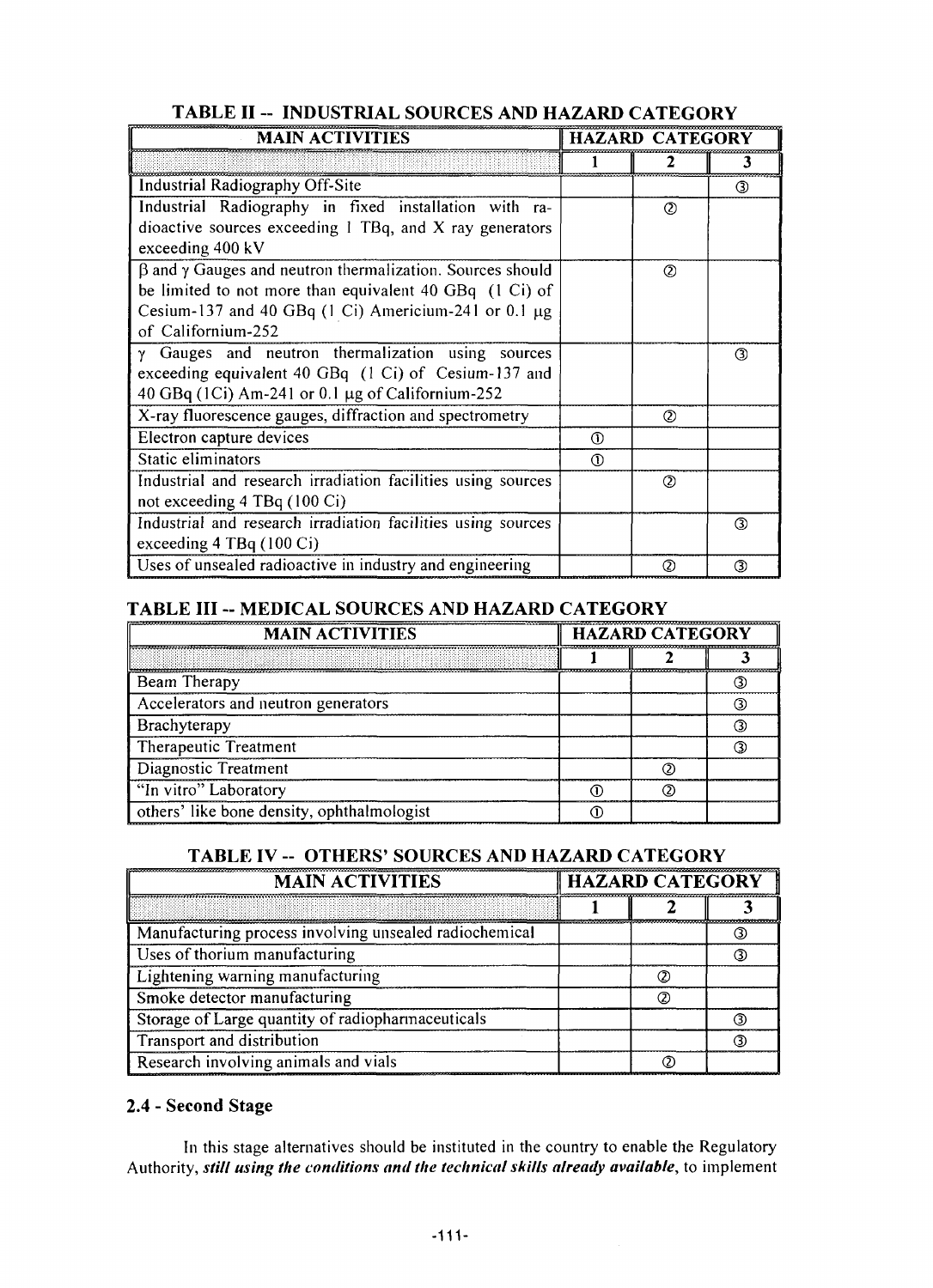the minimal radiation protection, according with the above tables. A Seminar on "Implementing Principles on Radiation Protection and the Safety of Radiation Sources" [1] should be made (Annex I) and the following directives should be taken into account:



*Two important indicators need to be analyzed to achieve proper legislation, that's mean objectives and planning and minimum requirement's approach, in terms of strategy*y *resources and actions.*

*A -* **Initial Actions: Toward to the Initial Minimum Cost and High Social Benefit**

### **B - Identification of Individuals, Institutions and Skill**

| <b>INITIAL ACTIONS</b><br>$A -$<br>MINIMUM COST AND HIGH SOCIAL<br><b>LOOK INTO</b><br><b>BENEFIT</b><br>☞                                           | <b>FUNDAMENTAL</b>                                                                                   |
|------------------------------------------------------------------------------------------------------------------------------------------------------|------------------------------------------------------------------------------------------------------|
| Mechanisms to recruit the necessary<br>expertise already in the country                                                                              | National organization for technical co-<br>operation and Assistance                                  |
| Establishment of a Regulatory Advisory<br>Committee (Point of Optimum Contact)                                                                       | Liaison with public authorities                                                                      |
| Participation of all users                                                                                                                           | Liaison with organizations                                                                           |
| Questionnaire to collect information on<br>radiation safety status to establish the exact<br>profile in the country                                  | Liaison with public authorities<br>and<br>organizations -- database available                        |
| Combination of financial resources, to<br>support the increasing of national budget,<br>fees and fine paid by the users                              | Specific legislation.                                                                                |
| Increasing know-how through expertise<br>combination, including law, regulation,<br>training, education and IAEA Technical Co-<br>operation projects | National, regional and sub-regional level of<br>interaction for Technical Co-operation<br>Assistance |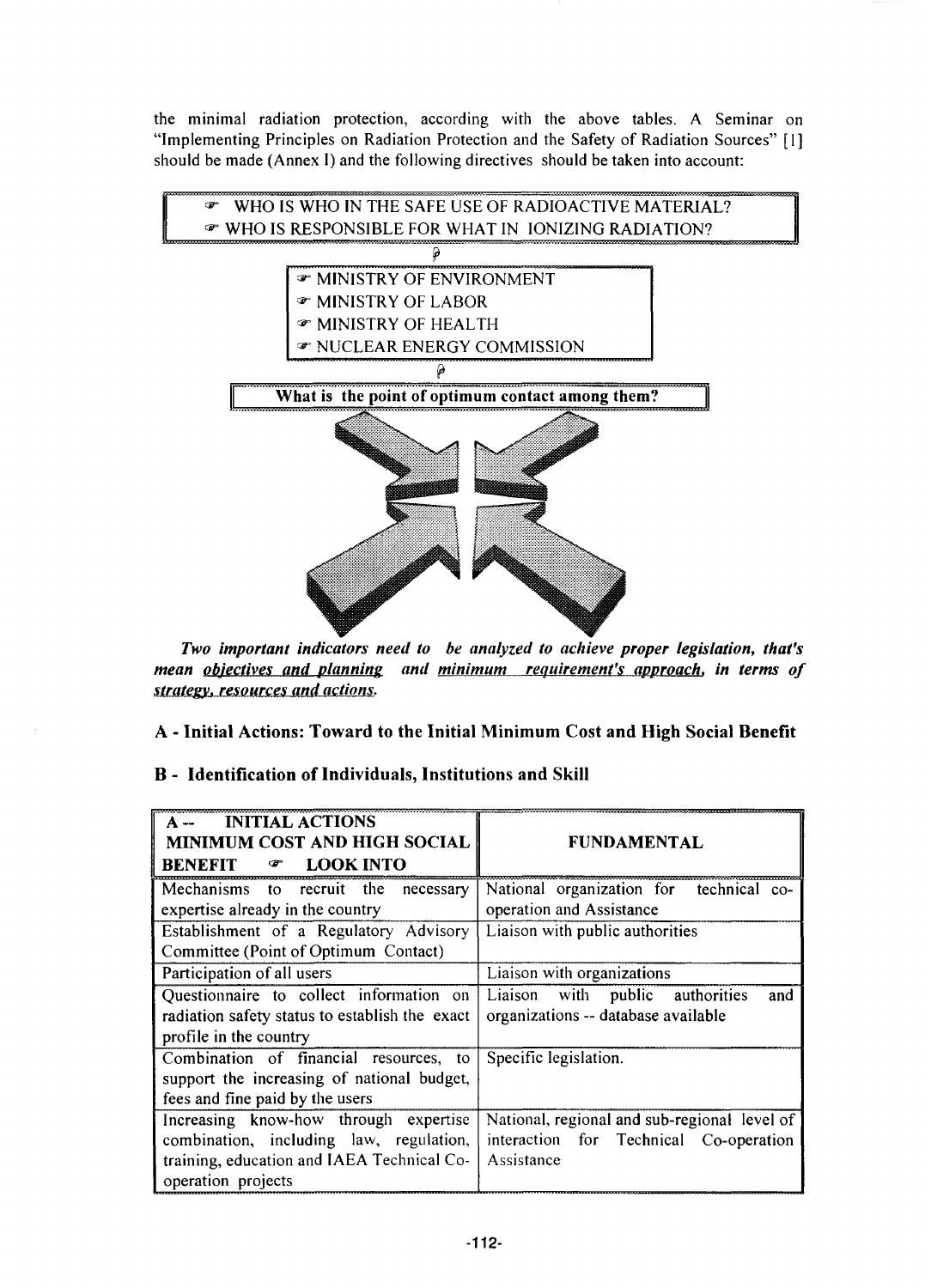| <b>B-DENTIFYING INDIVIDUALS, IN-</b>          | DATA                                        |  |  |
|-----------------------------------------------|---------------------------------------------|--|--|
| STITUTION AND SKILL                           |                                             |  |  |
| Whos' who in the country to help in the       | Names, institution, conditions of agreement |  |  |
| objectives for enabling the fundamental       | governmental<br>between<br>Institutions.    |  |  |
| for safety and radiation<br>legislation       | Approach for co-operation<br>and<br>$co-$   |  |  |
| protection, according the size and scope of   | ordination                                  |  |  |
| practices subject to regulate?                |                                             |  |  |
| Skill in basic safety and radiation           | Names, institution, conditions for agree-   |  |  |
| protection, and operational experience --     | ment between governmental Institutions.     |  |  |
| (who that had attended Regional or            | Condition for new designation. Approach     |  |  |
| International Training Courses supported by   | for co-operation and co-ordination          |  |  |
| the IAEA) -- to joint in the planning of an   | (point of optimum contact)                  |  |  |
| organized programme for<br>radiation          |                                             |  |  |
| protection?                                   |                                             |  |  |
| Institution in the country that can provide a | Conditions, possibility of agreement,       |  |  |
| systematic radiation safety<br>training       | governmental arrangements.                  |  |  |
| programme for RPO and workers.                |                                             |  |  |
| Institution in the country to participate in  | Organization, governmental arrangements,    |  |  |
| <b>Emergency Planning</b>                     | schedule for implementation                 |  |  |
| Institution with<br>technical support to      | Organization, conditions, possibility of    |  |  |
| provide service in dosimetry and radiation    | agreement<br>between<br>Governmental        |  |  |
| monitoring capabilities for both on-site and  | Institutions                                |  |  |
| off-site monitoring, as appropriate?          |                                             |  |  |
| Projection of areas for improvement           | Specific needs in terms of consultants.     |  |  |
|                                               | human and material resources required       |  |  |

In this stage a minimum government infrastructure should also be established, considering the following tables, V and VI.

| MINIMUM LEGAL REQUIREMENT                                                                                                                                                      |     | <b>HAZARD CATEGORY</b> |               |  |
|--------------------------------------------------------------------------------------------------------------------------------------------------------------------------------|-----|------------------------|---------------|--|
|                                                                                                                                                                                |     |                        |               |  |
| Government laws on radiation protection including<br>the<br>establishment of a Regulatory Authority, radiation<br>exposure standard and conditions of uses to be<br>authorized | (D  | Q)                     | ③             |  |
| Set reciprocity statutes                                                                                                                                                       | ⋒   | ②                      | 3             |  |
| Set minimum design criteria for equipment and facilities                                                                                                                       | Œ   | ⊘                      | ③             |  |
| Authorize Inspection and Enforcement                                                                                                                                           | (T) | ⊘                      | 3             |  |
| Requirements to notify Regulatory Authority                                                                                                                                    | (T) | $\circled{2}$          | $\circled{3}$ |  |
| Requirements for registration of users including disposal<br>procedures                                                                                                        |     | (2)                    | (3)           |  |
| Requirements for licensing of users including disposal<br>procedures                                                                                                           |     |                        |               |  |

## TABLE V - MINIMUM GOVERNMENT INFRASTRUCTURE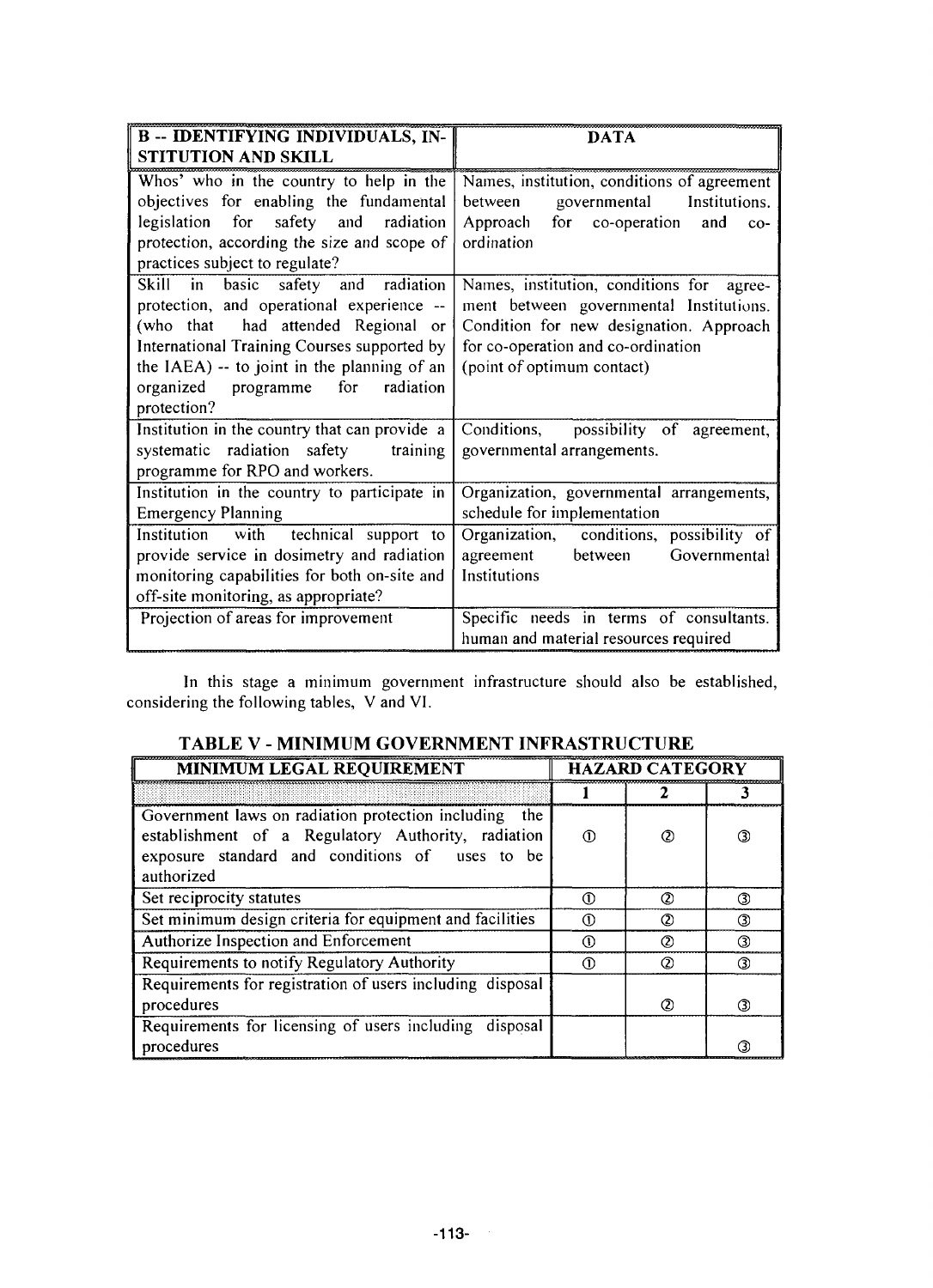| MINIMUM REQUIREMENT<br>FOR REGULATORY AUTHORITY     | <b>HAZARD CATEGORY</b> |  |  |
|-----------------------------------------------------|------------------------|--|--|
|                                                     |                        |  |  |
| Technical Staff (with authority to conduct reactive |                        |  |  |
| inspections)                                        |                        |  |  |
| National registry of source inventory               |                        |  |  |
| <b>Inspection Staff</b>                             |                        |  |  |
| <b>Licensing Staff</b>                              |                        |  |  |
| <b>Health Physics Support</b>                       |                        |  |  |

### TABLE VI - MINIMUM GOVERNMENT INFRASTRUCTURE

#### 2.3 - Third Stage

This stage can be understood as the implementation of a Quality Assurance Regulatory Programme, including new areas for development of skills, and improving the management of the basic elements of the Regulatory Programme: Regulations; Licensing, Registration, Notification; Compliance Monitoring and Enforcement. The progress and experience previously gained will introduce motivation, attitudes, and a new Safety Culture Mentality in government, regulatory authority, users and individuals. For such purpose the following directives, table VII to XI, could be used for guidance.

#### **TABLE VII - GOVERNMENTAL MECHANISMS AND ACTIONS TO MAINTAIN THE MINIMUM SKILL FOR STAFF AND USERS**

| Working attitudes: integration and responsibilities                             |
|---------------------------------------------------------------------------------|
| Regulatory Authority's Integration (Point of Optimum Contact) <sup>2</sup>      |
| Licenses: Authorization Grant and Revalidation                                  |
| Compliance Monitoring, Enforcement and Sanctions                                |
| Database: central collection of data                                            |
| Annual Report: organization, administration, results and future projection.     |
| Development and Growth: education, training, staff, user, facilities, equipment |
| Establishment of a National Radiation Protection Association and Medical        |
| <b>Physicist Association</b>                                                    |
| National and Regional Seminars                                                  |

### TABLE VIII - CAPACITY FOR EACH REGULATORY AUTHORITY

| Appropriate Regulation                                                           |
|----------------------------------------------------------------------------------|
| Human resources available x responsibilities                                     |
| Skilled personnel according with each category of hazard                         |
| Minimum safety and technical requirements, capability of performance             |
| Authorized uses and limits                                                       |
| Frequency inspection x Level of Safety and Radiation Protection and Geographical |
| distribution of Users: On-Site and Off-Site                                      |
| Enforcement x Category of non-compliance                                         |
| Minimum training requirement for RPO and workers                                 |
| License revalidation x Level of Safety and Radiation Protection for each user    |
| Regulatory Authorities x Conflict of responsibility (Point of Optimum Contact)   |
|                                                                                  |

<sup>&</sup>lt;sup>2</sup>In this stage all points of internal and external interfaces, as well as overlapping should be avoided and

responsibilities should be well defined.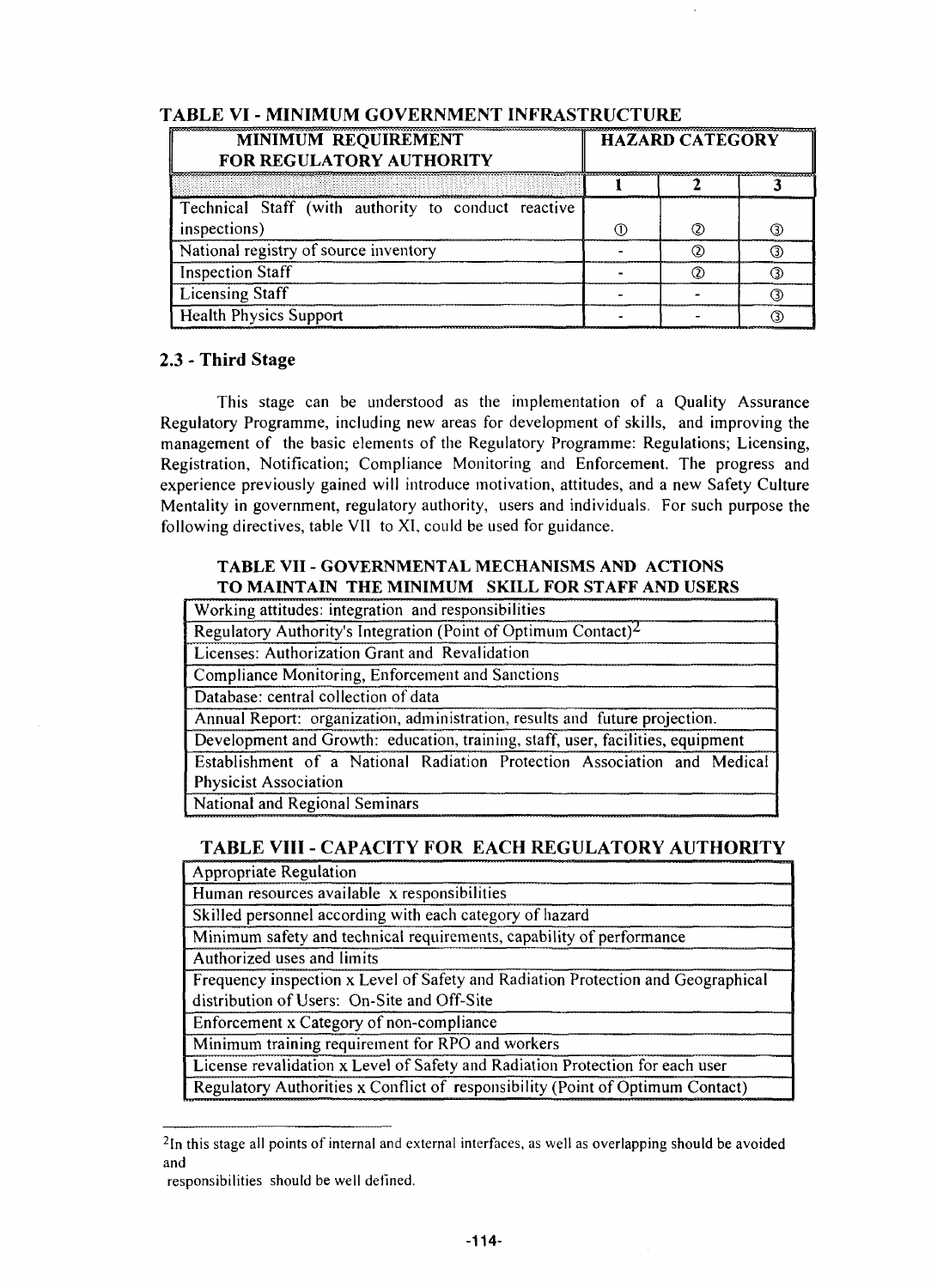### **TABLE IX - CAPACITY OF EACH USER**

Number of sources x number of workers

Number of sources x number of detectors

Number of RPO according Practice and Role and responsibilities of the RPO

Level of Dose Limitation

Investigation incident and accident

Programme of training in each user

Special authorization (e.g. radiography in urban zone)

General Procedures according with practice: record, maintenance and responsibility

### **TABLE X - INTEGRATION BETWEEN REGULATORY AUTHORITIES A AND B**

Review of the legislation to avoid conflicts of responsibility

Basic responsibility of each Regulatory Authority

Identification of what they really discharge

Identification of reasons they don't discharge what they should really to do

Identification for the reasons what a Regulatory Authority doesn't do thinking that other Regulatory Authority has the responsibility to do

Programme for cooperation between Regulatory Authorities

Training programme between Regulatory Authorities

Programme of inspection and enforcement

Agreement for cooperation

### **TABLE XI-- FEEDBACK TO THE GOVERNMENT**

Analysis of the situation in the country. Identification of all difficulties and essential necessities to improve the Basic Element of a Regulatory Programme Identification of Staffs skill from Regulatory Authorities A and B

Minimal necessity for Regulatory Authorities A and B

Technical Cooperation Programme

Toward to Safety Culture: Safety Fundamental (SS-120) and Basic Safety Standards (SS-115)

## **III - CONCLUSION**

Legislation and Integration of Regulatory Operations are the basic key to develop Safety and Radiation Protection. Developing countries need to operate using a Point of Optimum Contact — **"Memorandum of Understanding"** — to better benefit of its staff, skills and facilities. Safety and Radiation Protection, fundamental part in the basic elements of a Regulatory Programme — Licensing, Registration, Compliance Monitoring and Enforcement, can not operate in isolation or in compartment between Regulatory Authorities. Consequently developing countries should achieve a well integrated regulatory programme, with the necessary interdependence.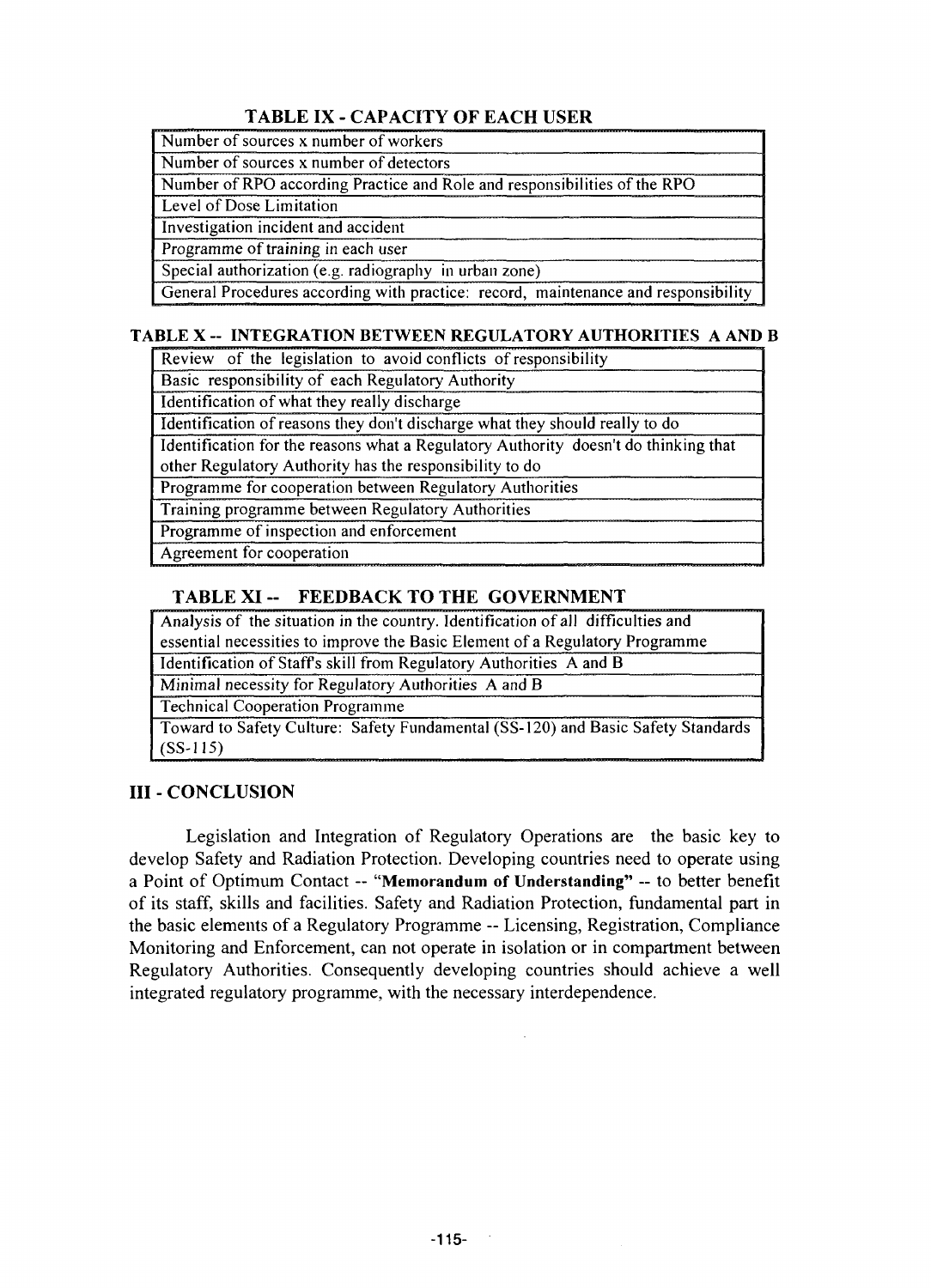3.1 — The previously statement can be summarized in the following factors:

| • IAEA's expert motivation to persuade key personnel in the country          |
|------------------------------------------------------------------------------|
| • Safety Culture motivation by Government and Competent Authority            |
| • Elaboration of basic regulations and norms;                                |
| • Centralization of the existent resources in terms of staff and facilities; |
| • Integration of Authorities according with the Point of Optimum Contact;    |
| • Establishment of a plan for training and compliance monitoring,            |
| • Establishment of regulation for effective enforcement action,              |
| • National and Regional Agreement and feedback                               |
| • IAEA assistance.                                                           |
|                                                                              |

The effort to introduce a culture of safety and radiological protection, based on the recommendation of the [1,2] will modify the mentality of unimportance on radiological aspects and will be the determining factor in the dynamic improvement for a regulation programme.

#### **REFERENCES**

[1] ~ Radiation Protection and the Safety of Radiation Sources, IAEA - Safety Series 120, 1996

[2] ~ International Basic Safety Standards for Protection against Ionizing Radiation and for the Safety of Radiation Sources, IAEA - Safety Series 115, 1996

[3] -- Recommendations for the Safe Use and Regulation of Radiation Sources in Industry, Medicine, Research and Teaching, IAEA - Safety Series 102, 1990

[4] - Efficiency in development and implementation of safety regulations for the use of ionizing radiation, IAEA -TECDOC-663, August 1992

[5] — Minimum Radiation Protection Infrastructure for Developing Member States, Draft, IAEA, Vienna 1994

[6] — Organization an Operation of a National Regulatory Infrastructure Governing Radiation Protection and Safety of Radiation Sources, IAEA - (Draft) 1996

[7] -- Safety and Security of Radiation Sources, IAEA - (Draft) 1997

[8] -- Barretto, Paulo M., IAEA technical co-operation: Strengthening technology transfer -http://www.iaea.or.at:80/worldatom/inforesource/bulletin/bull371/barretto.html

[9] -- Paulo Barretto, Geoffrey Webb, and Khammar Mrabit, "Radiation and waste safety: Strengthening national capabilities Agency" IAEA Bulletin, IAEA Bulletin, Volume 39, Number 1, March 1997

http://www.iaea.or.at/worldatom/inforesource/bulletin/bull391/mrabit.html